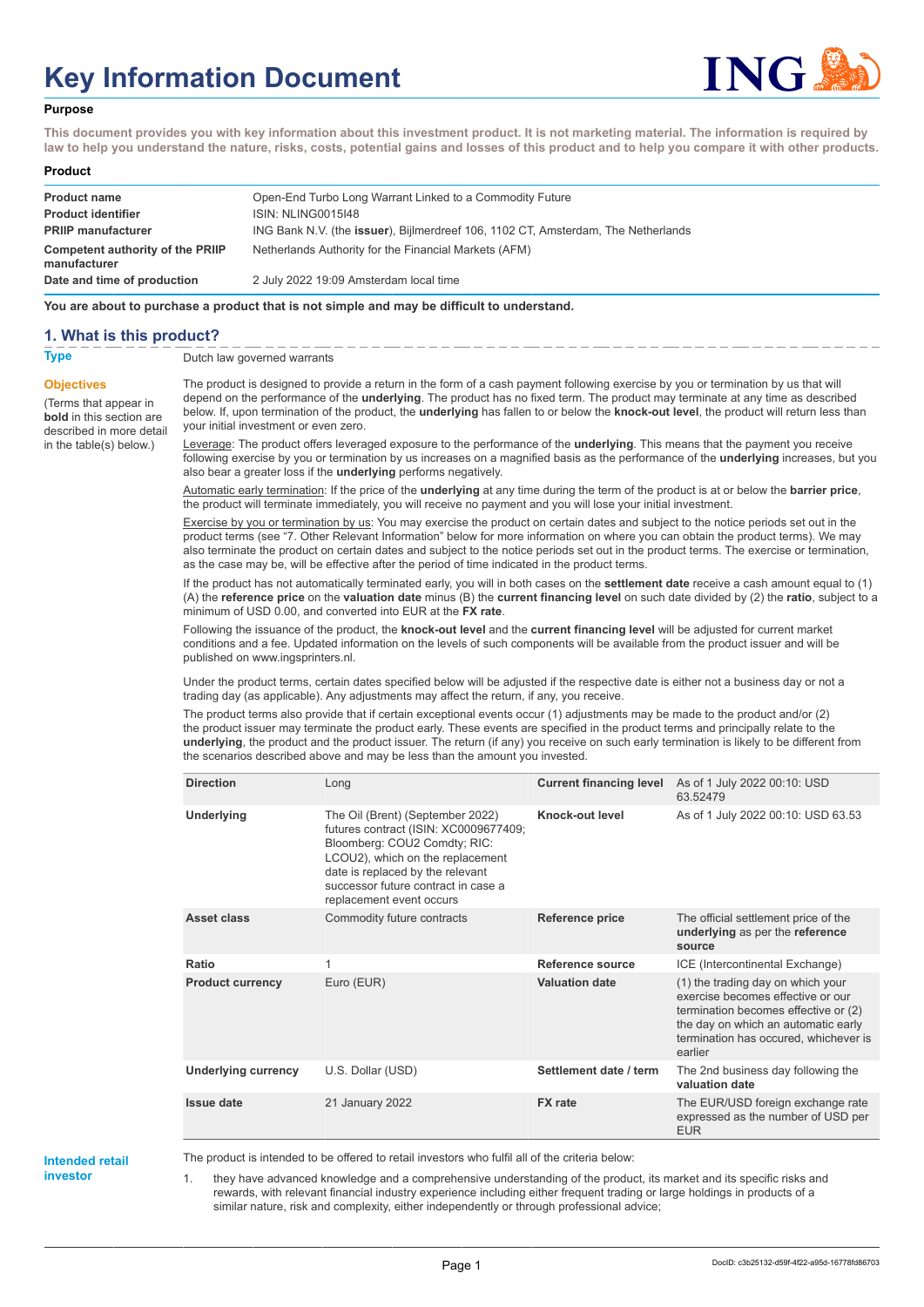- 2. they seek hedging and/or leveraged performance, expect the movement in the underlying to perform in a way that generates a favourable return, have an investment horizon of the recommended holding period specified below and understand that the product may terminate early;
- 3. they accept the risk that the issuer could fail to pay or perform its obligations under the product and they are able to bear a total loss of their investment; and
- 4. they are willing to accept a level of risk to achieve potential returns that is consistent with the summary risk indicator shown below.

The product is not intended to be offered to retail clients who do not fulfil these criteria.

## **2. What are the risks and what could I get in return?**

**Risk indicator**

**Performance scenarios**





**The risk indicator assumes you keep the product for 1 day. The actual risk can vary significantly if you cash in at an early or a later stage and you may get back less.**

The summary risk indicator is a guide to the level of risk of this product compared to other products. It shows how likely it is that the product will lose money because of movements in the markets or because we are not able to pay you.

We have classified this product as 7 out of 7, which is the highest risk class. This rates the potential losses from future performance at a very high level, and poor market conditions are very unlikely to impact our capacity to pay you.

**Be aware of currency risk:** If the currency of your account is different to the currency of this product, you will be exposed to the risk of suffering a loss as a result of the conversion of the currency of the product into the account currency. This risk is not considered in the indicator shown above. Because the product currency is different from the underlying currency, you will be exposed to the risk of suffering a loss if the underlying currency declines in value relative to the product currency.

**Be aware of currency risk:** If (i) the Underlying is traded in a different currency than EUR the unwind amount will be converted to EUR at the prevailing exchange rate which may result in a loss; or (ii) the currency of your account is different from the Currency of the product, you may be exposed to the risk of suffering a loss as a result of the conversion of the Currency of the product into the account currency. Risk (ii) above is not considered in the indicator shown above.

This product does not include any protection from future market performance so you could lose some or all of your investment.

If we are not able to pay you what is owed, you could lose your entire investment.

For detailed information about all risks relating to the product please refer to the risk sections of the prospectus and any supplements thereto as specified in the section "7. Other relevant information" below.

**Market developments in the future cannot be accurately predicted. The scenarios shown are only an indication of some of the possible outcomes based on recent returns. Actual returns could be lower.**

*Investment: EUR 10,000*

| <b>Scenarios</b>           |                                                                           | 1 day<br>(Recommended holding period) |  |
|----------------------------|---------------------------------------------------------------------------|---------------------------------------|--|
|                            |                                                                           |                                       |  |
| Stress scenario            | What you might get back after costs<br>Percentage return (not annualised) | EUR 7,334.81<br>$-26.65\%$            |  |
| Unfavourable scenario      | What you might get back after costs<br>Percentage return (not annualised) | EUR 9.733.69<br>$-2.66\%$             |  |
| <b>Moderate scenario</b>   | What you might get back after costs<br>Percentage return (not annualised) | EUR 10.156.78<br>$1.57\%$             |  |
| <b>Favourable scenario</b> | What you might get back after costs<br>Percentage return (not annualised) | EUR 10,476.36<br>4.76%                |  |

The average returns shown in the above table are not annualised, which means they may not be comparable to the average returns shown in other key information documents.

This table shows the money you could get back over the next day under different scenarios, assuming that you invest EUR 10,000. The scenarios shown illustrate how your investment could perform. The recommended holding period for this product is less than one year. The figures are therefore not calculated on a per year basis, but for the recommended holding period. Figures in this section and "4. What are the costs?" are therefore not comparable with figures given for products with a recommended holding period of at least one year. The scenarios presented are an estimate of future performance based on evidence from the past on how the value of this investment varies, and are not an exact indicator. What you get will vary depending on how the market performs and how long you keep the product. The stress scenario shows what you might get back in extreme market circumstances, and it does not take into account the situation where we are not able to pay you.

This product cannot be easily cashed in. This means it is difficult to estimate how much you would get back if you cash in before the recommended holding period. You will either be unable to cash in early or you will have to pay high costs or make a large loss if you do so.

The figures shown include all the costs of the product itself, but may not include all the costs that you pay to your advisor or distributor. The figures do not take into account your personal tax situation, which may also affect how much you get back.

Buying this product holds that you think the price of the underlying will increase.

Your maximum loss would be that you will lose your investment.

### **3. What happens if ING Bank N.V. is unable to pay out?**